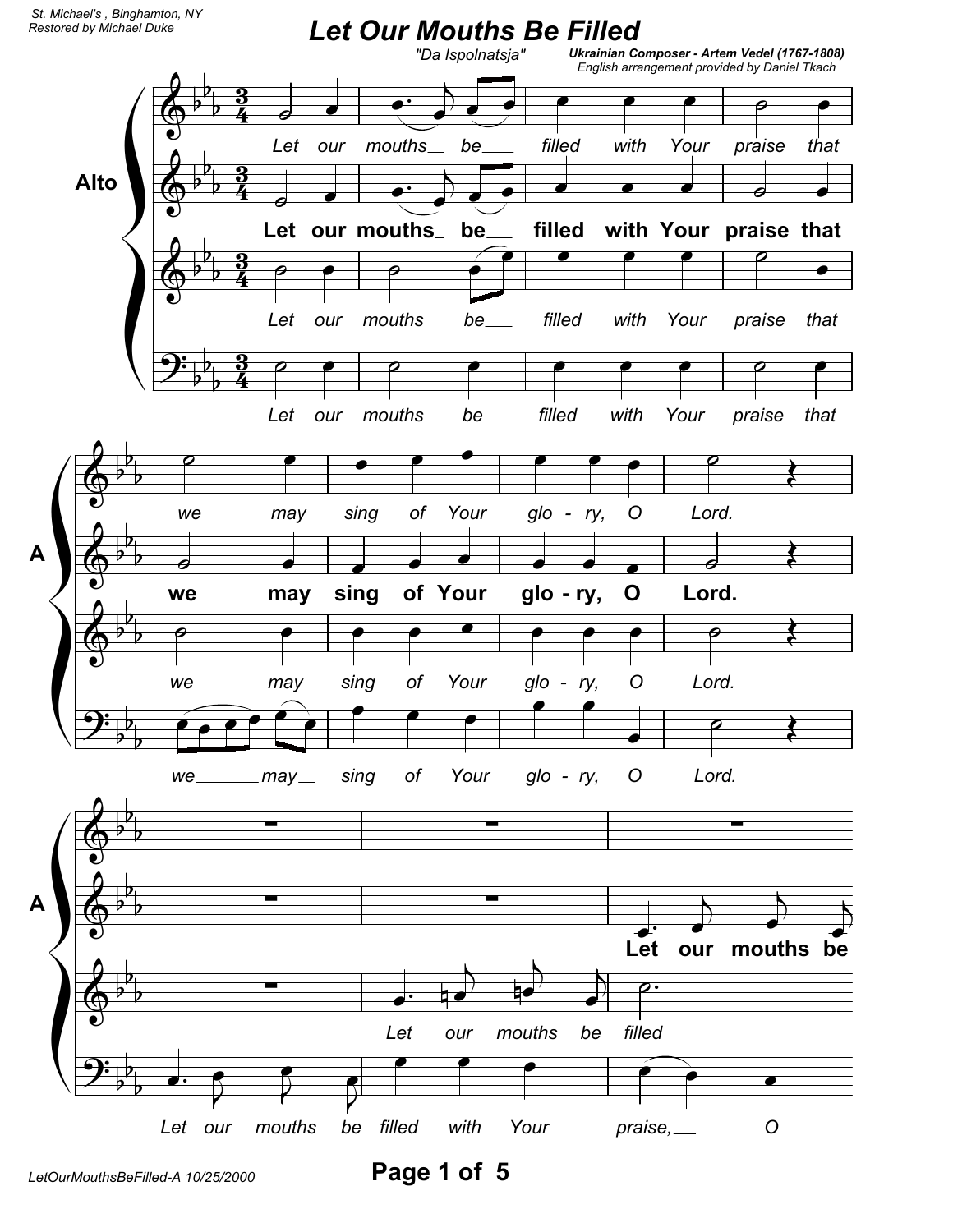St. Michael's, Binghamton, NY



Page 2 of 5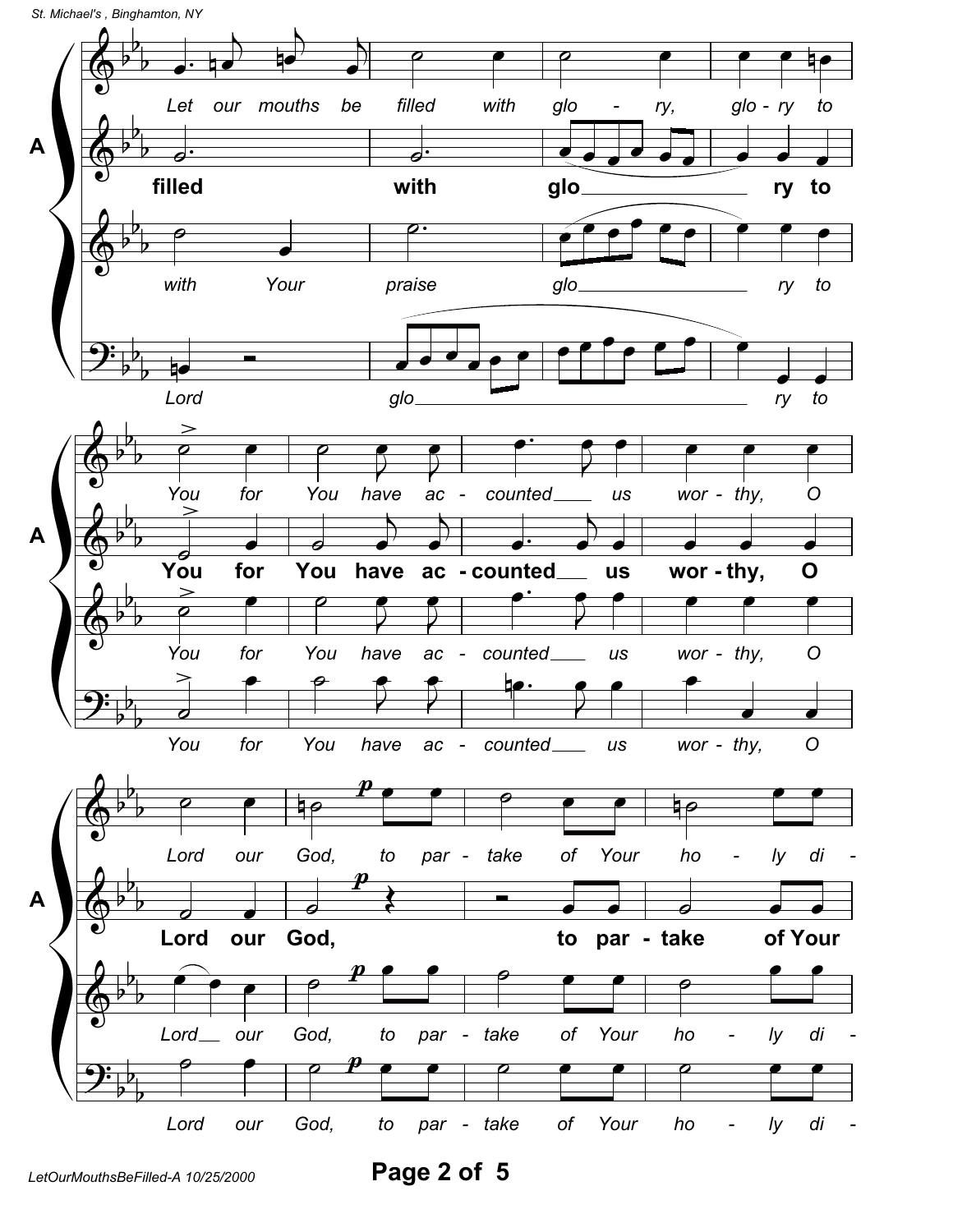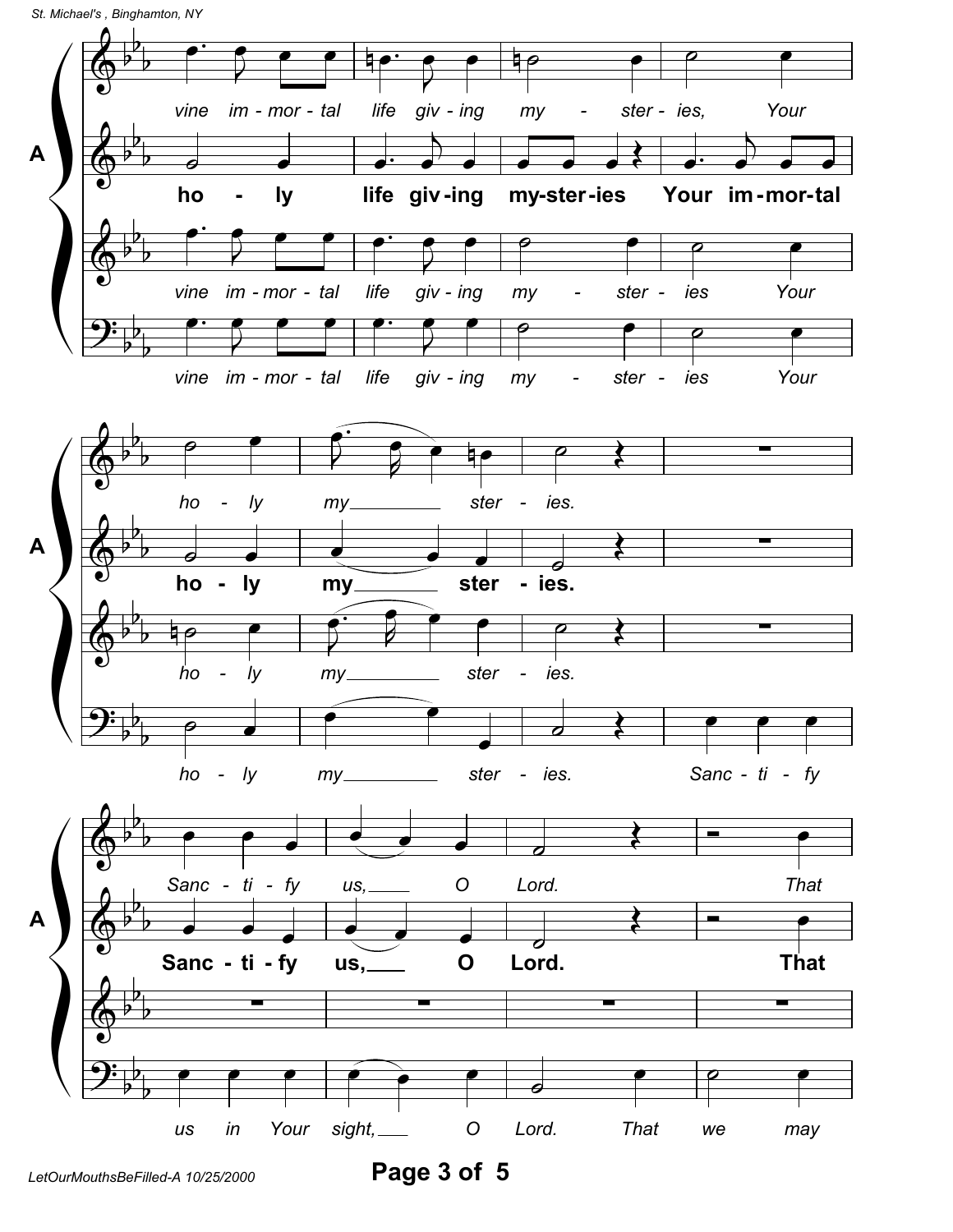*St. Michael's , Binghamton, NY*